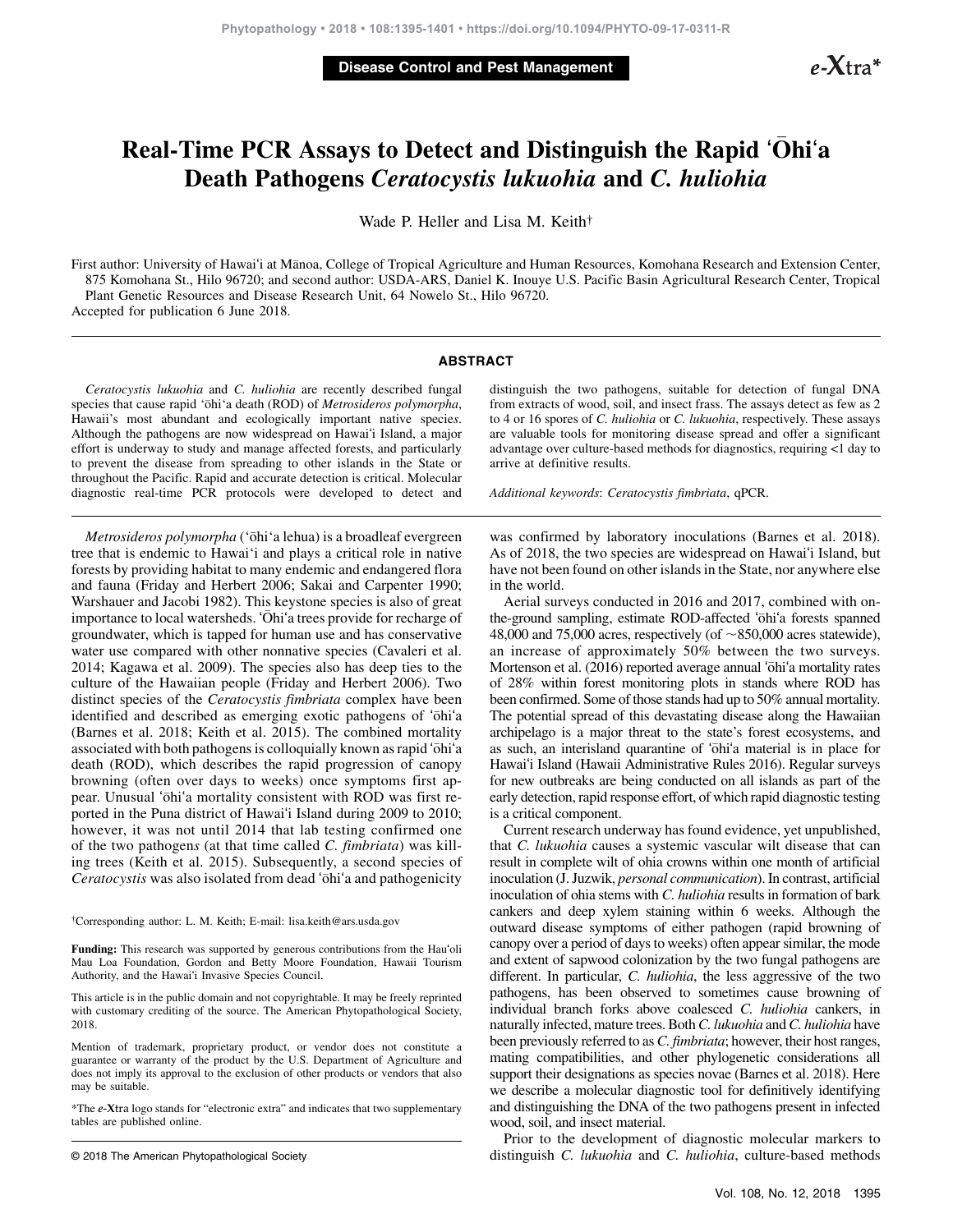<span id="page-1-0"></span>(i.e., carrot-baiting [[Moller and DeVay 1968\]](#page-5-0)) were used to detect the presence of *Ceratocystis* spp. from infected 'ōhi'a wood. Approximately 1 month is required to complete carrot-baiting, purify isolates, extract, and amplify DNA in order to definitively identify one or both pathogens in wood of suspect samples. Additionally, culture-based testing for Ceratocystis is limited by the susceptibility of cultures to microbial contamination, the favorability of spore germination conditions (e.g., moisture content of wood material and age of spores), and the ability to visually discern fungal structures (mycelium or perithecia) of Ceratocystis from those of other ascomycetes. For these reasons, we sought to develop a molecular diagnostic tool for rapid, direct detection which provides species-level identification of C. lukuohia and C. huliohia from DNA isolated directly from infected wood of 'ōhi'a-infested soil and *Ceratocystis* spp. in ambrosia beetle frass.

# MATERIALS AND METHODS

Fungal isolates. Sixty-two C. lukuohia and nine C. huliohia isolates were obtained from 'ōhi'a samples collected in the Puna, Hilo, and Kona districts of Hawaiʻi Island in 2014 and 2015. To obtain fungal isolates, ʻohiʻa trees exhibiting characteristic ROD symptoms were sampled and trunk cross sections (i.e., cookies) or wood chips with dark discolored sapwood were collected. Ceratocystis was isolated according to the carrot-baiting method of [Moller and DeVay \(1968\),](#page-5-0) and single perithecia were transferred to culture plates (10% V8 agar) and maintained at  $25^{\circ}$ C. Singleperithecia isolates were deposited into the USDA-ARS D. K. Inouye U.S. Pacific Basin Agricultural Research Center (PBARC) collection, then screened for ITS haplotypes belonging to either C. lukuohia or C. huliohia. C. fimbriata recovered from sweet potato (Ipomoea batatas) from a local supermarket was included in the study. Additionally, extracted DNA was obtained from the Centraalbureau voor Schimmelcultures, CBS Fungal Biodiversity Centre (Utrecht, NL) for accessions of Ceratocystis spp. isolates from Hawaiʻi: (i) CBS114719, a Ceratocystis sp. isolated from Syngonium podophyllum ([Thorpe et al. 2005\)](#page-6-0), and (ii) CBS114720 and CBS115164, accessions of C. uchidae isolated from Colocasia esculenta ([Li et al. 2017](#page-5-0); [Uchida and Aragaki 1979\)](#page-6-0). GenBank accession numbers of sequenced PCR products are shown in Table 1.

DNA sequence analysis. Primers and PCR conditions for amplification of genomic loci were as previously described; amplicons included ribosomal DNA ITS ([White et al. 1990](#page-6-0)), cerato-platanin (CP) ([Luchi et al. 2013\)](#page-5-0), beta-tubulin ([Glass and](#page-5-0) [Donaldson 1995\)](#page-5-0), glyceraldehyde-3-phosphate dehydrogenase (GAPDH) [\(Templeton et al. 1992](#page-6-0)), actin [\(Carbone and Kohn](#page-5-0) [1999\)](#page-5-0), and translation elongation factor-1 alpha ( $TEF-I\alpha$ ) ([Har](#page-5-0)[rington 2009](#page-5-0)). GoTaq DNA polymerase (Promega, Madison, WI) was used for all amplifications. PCR products were cleaned up using ExoSAP-IT (ThermoFisher, Waltham, MA) and submitted for bulk Sanger DNA sequencing (Eurofins Genomics, Louisville, KY). DNA sequences were primer-trimmed using Sequencher version 5.4.6 (GeneCodes Corp., Ann Arbor, MI), alignments were prepared using MEGA6 [\(Tamura et al. 2013\)](#page-6-0) and uploaded to TreeBASE as accession 21414.

Real-time PCR assay design. Once suitable polymorphic priming sites were identified within the cerato-platanin gene, primers that discriminate between C. lukuohia, C. huliohia, and C. fimbriata were designed [\(Fig. 1A](#page-2-0)). Each primer pair is specific to one of the three Ceratocystis species present in Hawaiʻi, and the specificity is determined primarily by polymorphic residues at the 3'-end of each primer. A universal FAM-labeled, TaqMan MGB (minor groove binding) probe (ThermoFisher) was used for detection of all three Ceratocystis amplicons. The sequence of all three species-specific Ceratocystis amplicons were verified by bulk DNA sequencing of the PCR products.

Additionally, as a positive control for extraction and amplification from ʻohiʻa, a primer pair and probe were developed for MeNu47, a putative glycoside hydrolase identified as a conserved low-copy nuclear gene within the family Myrtaceae [\(Pillon et al.](#page-5-0) [2014\)](#page-5-0). The MeNu47 probe is VIC-labeled for the assays to allow for multiplexing of the individual Ceratocystis species targets with the MeNu47 internal positive control. Primer and probe sequences are shown in [Table 2](#page-2-0).

Collection, storage, and handling of suspect disease specimens. Between October 2015 through April 2017, 1,645 independent samples were collected directly or submitted for testing through our partnerships with the U.S. Forest Service, University of Hawaiʻi, Hawaiʻi Department of Agriculture, Big Island Invasive Species Committee, National Park Service, as well as individual land managers and private property owners. Samples types included wood discs (= "cookies"), hatchet chips, sawdust, drill shavings, soil (usually from the base of suspect trees), and ambrosia beetle frass (boring dust caught in bark in the lower portion of the tree bole). Sanitation by 10% chlorine bleach or flame sterilization was used to clean tools between samples. Samples were submitted in sealed plastic bags and stored at room temperature. Most samples were processed within 48 h of collection. Some samples submitted were composite sawdust collections from groups of logs being tested as a lot. In addition to molecular testing (described below), incoming suspect disease samples were also subjected to culture-based screening for Ceratocystis using carrotbaiting methods [\(Moller and DeVay 1968\)](#page-5-0), and the species identity of recovered isolates was confirmed using the qPCR assays we present here.

DNA testing suspect wood, soil and insect frass samples for Ceratocystis. Unless supplied as sawdust or drill shavings, wood samples were broken down using a flame sterilized 1/4 inch drill bit. Wood shavings (100 mg) were transferred to 2.0-ml screwtop grinding tubes filled with 6, 3.0-mm zirconium grinding beads (OPS Diagnostics, Lebanon, NJ). Wood DNA extractions were performed using a commercial plant DNA extraction kit (NucleoSpin Plant-II DNA kit, Machery-Nagel, Bethlehem, PA), following the manufacturer's recommended protocol with the following modifications: (i) double volumes of buffers PL2 and PL3 (600 and 150 µl, respectively) were used to accommodate the dry starting material, and (ii) the wood shavings and extraction

TABLE 1. GenBank accession numbers for DNA sequences obtained from *Ceratocystis* species isolates used in the development of the real-time PCR assays

| Classification   | Host                | Location     | Isolate IDs                                                       | <b>ITS</b>            | $\mathcal{C}P$ | B-tubulin | $TEF-I\alpha$ | Actin    | <b>GAPDH</b> |
|------------------|---------------------|--------------|-------------------------------------------------------------------|-----------------------|----------------|-----------|---------------|----------|--------------|
| C. lukuohia      | M. polymorpha       | Hawai'i, USA | $P14-1-1$ , $P14-8$ .<br>P <sub>15</sub> -14, P <sub>15</sub> -18 | KP203957 <sup>a</sup> | KU043257       | KU043263  | KU043289      | KU043245 | KU043272     |
|                  |                     |              | P <sub>15</sub> -6, P <sub>15</sub> -11                           | KU043251 <sup>a</sup> |                |           |               |          |              |
| C. huliohia      | M. polymorpha       | Hawai'i, USA | P <sub>15</sub> -3, P <sub>15</sub> -59                           | KU043252              | KU043258       | KU043264  | KU043290      | KU043246 | KU043273     |
| C. fimbriata     | I. batatas          | Hawai'i, USA | P <sub>15</sub> -30, P <sub>15</sub> -31                          | KU043253              | KU043259       | KU043265  | KU043291      | KU043247 | KU043274     |
| Ceratocystis sp. | S. podophyllum      | Hawai'i, USA | CBS114719                                                         | KU043248              | KU043254       | KU043260  | KU043286      | KU043242 | KU043269     |
| C. uchidae       | Colocasia esculenta | Hawai'i, USA | CBS114720                                                         | KU043249              | KU043255       | KU043261  | KU043287      | KU043243 | KU043270     |
| C. uchidae       | Colocasia esculenta | Hawai'i. USA | CBS115164                                                         | KU043250              | KU043256       | KU043262  | KU043288      | KU043244 | KU043271     |

<sup>a</sup> Two different ITS haplotypes were identified for *C. lukuohia.* KP203957, ITS A, was previously reported [\(Keith et al. 2015\)](#page-5-0) and KU043251, ITS C, is reported in this study. Sequences for other loci of all C. lukuohia isolates were identical, regardless of ITS haplotype.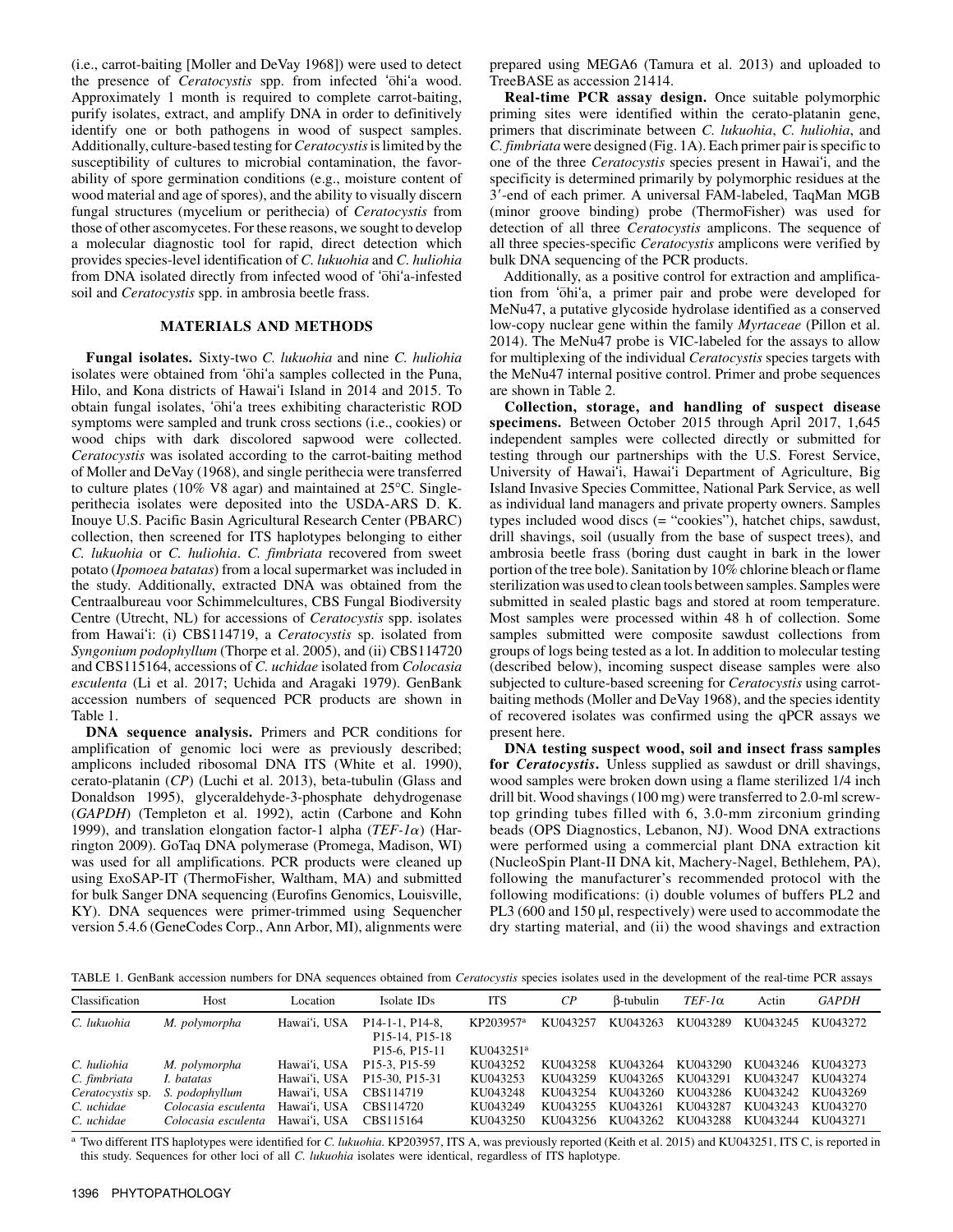<span id="page-2-0"></span>buffer were homogenized  $2 \times 60$  s in a tissue homogenizer (FastPrep-24, MP Biomedicals, Solon, OH) at the maximum speed  $(6.5)$ , with a 10-min incubation at 65 $\degree$ C between the two grinding intervals. Clarified crude lysate (300 µl only) was utilized for DNA binding and as such all other reagent volumes remained unchanged.

Ambrosia beetle boring dust (frass) was collected from the bark of insect-attacked ʻohiʻa trees and processed the same as wood shavings. For soil samples, DNA was extracted using a commercial kit designed for DNA in soil (PowerLyzer PowerSoil DNA Isolation Kit, MO Bio, Carlsbad, CA) according to the manufacturer's protocol, with the modification that samples were homogenized with the FastPrep-24, speed 6.5, for 1 min.

Real-time PCR. High throughput (96- and 384-well capacity) instruments (StepOnePlus and QuantStudio5, ThermoFisher) were used to run qPCR reactions. The 10-µl total volume reactions contained 5 µl of 2× reaction mix (SensiFAST Probes Hi-ROX, Bioline, Taunton, MA), 400 and 100 nM final concentration of primers and probes, respectively, and 1 µl of purified template DNA. Routine samples were processed with duplicate reactions for each of two multiplexes: C. lukuohia/MeNu47 and C. huliohia/MeNu47. Validation assays (template specificity, Fig. 1B and spore dilution series, [Table 3](#page-3-0)) were run in quadruplicate. Cycling parameters: 2-min initial denaturation at  $95^{\circ}$ C, followed by 40 cycles of 10 s at 95°C and 30 s at 60°C. The delta Rn fluorescence thresholds were adjusted to 0.02 and 0.004 on the StepOnePlus and QuantStudio5



Fig. 1. Real-time PCR assay design to distinguish Ceratocystis lukuohia, C. huliohia, and C. fimbriata. A, Nucleotide alignment of a region of the targeted gene, cerato-platanin, with positions of primer pairs and TaqMan probe indicated by colored boxes. B, Specificity of each of the three real-time PCR assays (primer pairs) on template DNA extracted from isolates of each of the three Ceratocystis species. P14-1-1, P15-59, and P15-31 are isolates of C. lukuohia, C. huliohia, and C. fimbriata, respectively.

TABLE 2. Primer and probe sequence used in the development of real-time PCR assays for Ceratocystis lukuohia and C. huliohia

| Target species<br>Oligo name |                  | Sequence $(5'$ to $3')$      | Tm $(^{\circ}C)$ | Product (bp) |  |
|------------------------------|------------------|------------------------------|------------------|--------------|--|
| C. lukuohia                  | CP For A         | <b>TCCTGACATCGCCGGC</b>      | 58.7             | 147          |  |
| C. lukuohia                  | CP Rev A         | CCAACCAGTTTAGTGAAGGCAGT      | 58.4             | 147          |  |
| C. huliohia                  | $CP$ For $B$     | GGTGTTCCTGACATTGCCCAG        | 61.3             | 151          |  |
| C. huliohia                  | CP Rev B         | CAACCAGTTTAATGAAGGCATCG      | 59.5             | 151          |  |
| C. fimbriata                 | CP For D         | GGTATTCCTGACATCGCTGGA        | 58.6             | 152          |  |
| C. fimbriata                 | CP Rev D         | CCAACCAGTTTAACAAAGGCATC      | 58.6             | 152          |  |
| Ceratocystis spp.            | CP Uni Probe     | FAM-TACTTGCTGGAAGGTCAC-MGB   | 70.0             | $147 - 152$  |  |
| Myrtaceae                    | $MeNu47 + 20For$ | CTCCTATAAGGTAATCAACTCCTCATTG | 58.0             | 167          |  |
| Myrtaceae                    | $MeNu47 + 186R$  | CAACGACTAGGCAATTTATGGAGAA    | 59.8             | 167          |  |
| Myrtaceae                    | MeNu47 Probe     | VIC-CTTCTGATGTCAAAAGCAGA-MGB | 69.0             | 167          |  |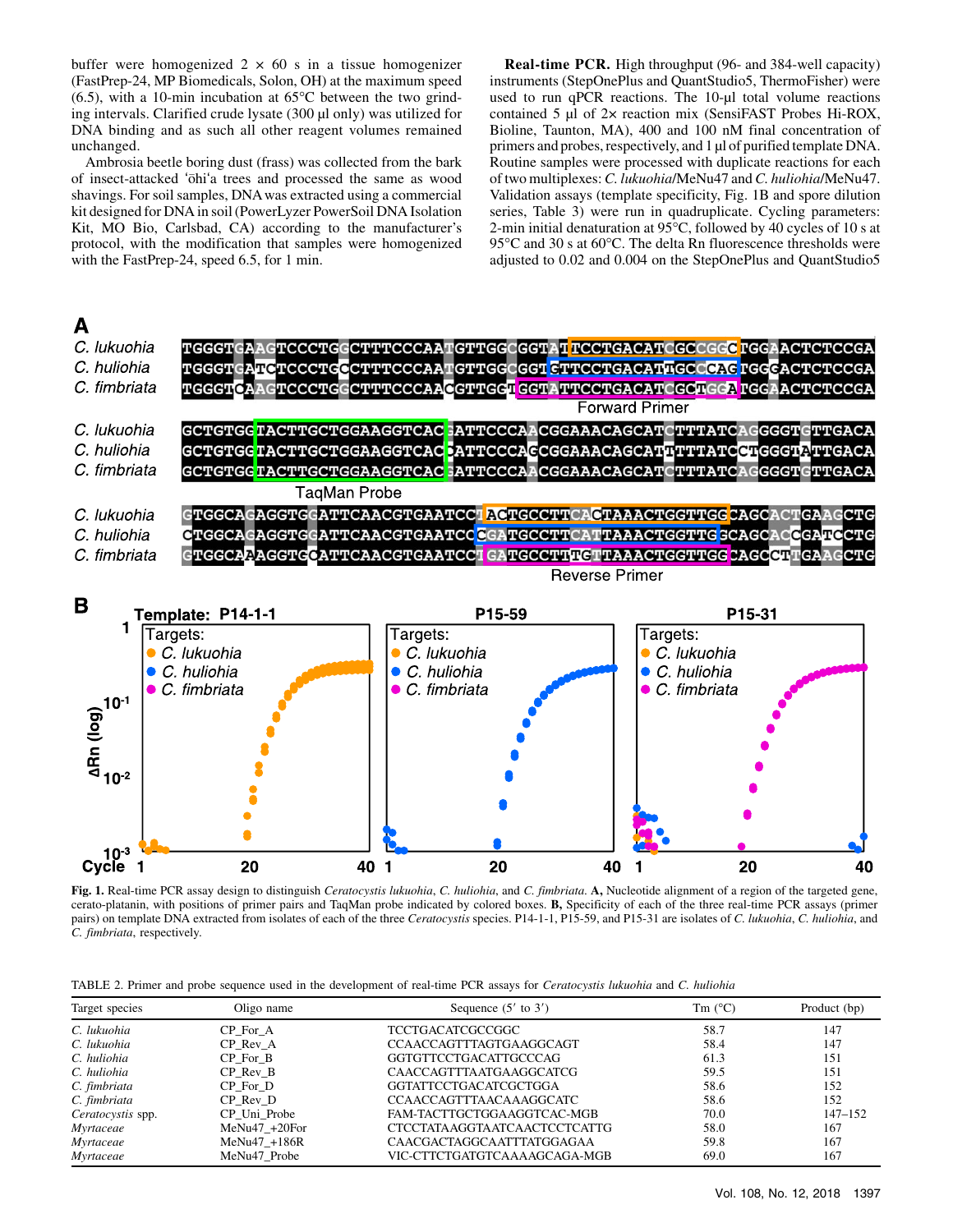<span id="page-3-0"></span>instruments, respectively. Ct values of 16 to 40 were considered positive detections.

Real-time PCR assay validation. Specificity of primer pairs for detecting C. lukuohia, C. huliohia, and C. fimbriata was verified by testing fungal DNA extracts for the three species in reactions containing the three different real-time PCR mixtures. Aliquots (1.0 µg) of fungal DNA extracted from pure cultures P14-1-1, P15- 59, and P15-31, corresponding to C. lukuohia, C. huliohia, and C. fimbriata, respectively, were tested in quadruplicate in all three reaction mixtures.

Standard curves were used to calculate the PCR efficiency of each Ceratocystis target. Fivefold serial dilutions of purified DNA from fungal cultures (P14-1-1, P15-59, and P15-31) were used as template DNA and all dilutions were tested for cross reactivity with the primers for all three species. DNA concentration was measured with a fluorimeter (Qubit, ThermoFisher). DNA input amount ranged from  $1.28 \times 10^{-3}$  to  $2.0 \times 10^{1}$  ng into a 10-µl reaction. Mean Ct values of quadruplicate reactions were plotted against the log of DNA concentration.

Assay sensitivity relative to spore concentration was determined by mixing a known concentration of endoconidia with 100 mg of uninfected ʻohiʻa wood shavings, extracting DNA from the spore suspension/wood mixture, and amplifying DNA using real-time PCR. Endoconidia were harvested by flooding pure cultures of C. lukuohia and C. huliohia (isolates P14-1-1 and P15-59, respectively) grown on 2% malt extract agar (BD Difco, Thermo-Fisher) followed by quick filtration (Miracloth, EMD Millipore, Billerica, MA). Spore density was measured using a hemocytometer. The spore concentration was then normalized and serially diluted (twofold) to generate a series with  $1 \times 10^2$  to  $5.12 \times 10^4$ spores per 100-µl volume. After extraction, 1 µl of DNA (1% of the total extract) was used per reaction; thus, the reactions contained template DNA from 1 to 512 spores each.

## RESULTS

Phylogenetic relationships of Ceratocystis species known to occur in Hawaii were obtained based on sequences obtained for four gene regions ([Fig. 2\)](#page-4-0). For all genetic loci amplified except ceratoplatanin, nucleotide conservation of the amplicons was >90%. Within the amplified region of cerato-platanin, C. lukuohia and C. huliohia share 387/443 nucleotides (87.4% identity), and shared nucleotide identities of this gene relative to C. *fimbriata* are 94.6 and 86.0%, respectively. Also within this region, suitably spaced polymorphic regions were available for primer design within the constraints of real-time PCR ([Fig. 1A\)](#page-2-0).

The qPCR primers for C. lukuohia do not cross react with template DNA from C. huliohia nor C. fimbriata; likewise, the primer combinations for C. huliohia and C. fimbriata are specific for their respective species and do not cross react with template DNA from the other two species ([Fig. 1B](#page-2-0)). Cross reactivity of the Ceratocystis isolate recovered from S. podophyllum (CBS114719) does occur with the C. lukuohia real-time PCR assay, as do the two Colocasia esculenta isolates with the C. huliohia assay; however, the pathogens infecting S. podophyllum and Colocasia esculenta have never been found on 'ōhi'a. Additionally, isolates of Ophiostoma sp. and Leptographium bistatum, other closely related ascomycetes isolated from 'ōhi'a and Eucalyptus grandis, were tested using the C. lukuohia or C. huliohia qPCR assays and did not cross react.

To assess the efficiency of each assay, standard curves of serially diluted template DNA for each species were prepared ([Fig. 3](#page-5-0)). Calculated PCR efficiency of 88.76, 93.21, and 91.72% were obtained forC. lukuohia,C. huliohia, andC. fimbriata, respectively, with DNA concentrations from  $0.128$  pg/ $\mu$ l to  $2.0$  ng/ $\mu$ l.

Assay sensitivity was measured by testing coextracts fungal and wood DNA from enumerated spore suspensions mixed with the standard mass of wood tissue used in routine extractions. C. lukuohia was detected in 4/4 reactions with 16 or greater genomic copies per reaction, and C. huliohia was detected in 2/4 reactions with 2 genomic copies and 4/4 reactions with 4 or greater genomic copies per reaction (Table 3).

C. lukuohia and C. huliohia were detected in DNA extracts prepared from suspect samples of wood, soil, and frass samples ([Table 4\)](#page-5-0). Of  $616$  ' $\overline{ohi}$  a wood samples, 21.1 and 12.3% tested positive for C. lukuohia and C. huliohia, respectively, while 2.4% were positive for both species. Ten of the eighteen samples testing positive for both species were composite samples from multiple logs; however, the remainder were from individual trees actually cocolonized by both pathogens.

TABLE 3. Limits of detection for Ceratocystis lukuohia and C. huliohia using developed real-time PCR assays based on serial dilutions of fungus spores mixed into set volume of pathogen-free ohia wood shavings

| Multiplex          | Genomic copy<br>number <sup>a</sup> | Number of positive<br>reactions <sup>b</sup> | Cycle threshold (Ct)<br>Ceratocystis | Standard deviation (SD)<br>Ceratocystis | <b>Ct</b><br>MeNu47 | <b>SD</b><br>MeNu47 |
|--------------------|-------------------------------------|----------------------------------------------|--------------------------------------|-----------------------------------------|---------------------|---------------------|
| C. lukuohia/MeNu47 | 0                                   | 0/4                                          | $n.d.^c$                             | n.d.                                    | 19.2                | 0.19                |
| C. lukuohia/MeNu47 |                                     | 0/4                                          | n.d.                                 | n.d.                                    | 19.9                | 0.09                |
| C. lukuohia/MeNu47 |                                     | 0/4                                          | n.d.                                 | n.d.                                    | 19.7                | 0.09                |
| C. lukuohia/MeNu47 |                                     | 0/4                                          | n.d.                                 | n.d.                                    | 19.0                | 0.09                |
| C. lukuohia/MeNu47 | 8                                   | 0/4                                          | n.d.                                 | n.d.                                    | 19.0                | 0.12                |
| C. lukuohia/MeNu47 | 16                                  | 4/4                                          | 38.7                                 | 1.11                                    | 19.6                | 0.16                |
| C. lukuohia/MeNu47 | 32                                  | 4/4                                          | 36.6                                 | 0.71                                    | 19.1                | 0.11                |
| C. lukuohia/MeNu47 | 64                                  | 4/4                                          | 34.2                                 | 2.55                                    | 19.0                | 0.14                |
| C. lukuohia/MeNu47 | 128                                 | 4/4                                          | 31.8                                 | 2.01                                    | 19.8                | 0.03                |
| C. lukuohia/MeNu47 | 256                                 | 4/4                                          | 26.2                                 | 0.37                                    | 19.0                | 0.19                |
| C. lukuohia/MeNu47 | 512                                 | 4/4                                          | 25.4                                 | 0.35                                    | 19.7                | 0.07                |
| C. huliohia/MeNu47 | $\Omega$                            | 0/4                                          | n.d.                                 | n.d.                                    | 19.5                | 0.18                |
| C. huliohia/MeNu47 |                                     | 0/4                                          | n.d.                                 | n.d.                                    | 19.6                | 0.15                |
| C. huliohia/MeNu47 |                                     | 2/4                                          | 37.0                                 | 0.37                                    | 18.9                | 0.06                |
| C. huliohia/MeNu47 |                                     | 4/4                                          | 35.5                                 | 1.60                                    | 19.6                | 0.10                |
| C. huliohia/MeNu47 | 8                                   | 4/4                                          | 31.1                                 | 0.62                                    | 19.5                | 0.13                |
| C. huliohia/MeNu47 | 16                                  | 4/4                                          | 30.7                                 | 0.34                                    | 19.8                | 0.12                |
| C. huliohia/MeNu47 | 32                                  | 4/4                                          | 28.4                                 | 0.24                                    | 19.1                | 0.19                |
| C. huliohia/MeNu47 | 64                                  | 4/4                                          | 27.9                                 | 0.33                                    | 19.3                | 0.22                |
| C. huliohia/MeNu47 | 128                                 | 4/4                                          | 26.9                                 | 0.11                                    | 19.7                | 0.14                |
| C. huliohia/MeNu47 | 256                                 | 4/4                                          | 25.9                                 | 0.06                                    | 19.1                | 0.15                |
| C. huliohia/MeNu47 | 512                                 | 4/4                                          | 25.4                                 | 0.37                                    | 20.0                | 0.08                |

<sup>a</sup> Calculated genomic copy number of template DNA per qPCR reaction, over a twofold dilution series using an enumerated spore suspension.

<sup>b</sup> Number of replicate reactions testing positive ( $n = 4$ ). <sup>c</sup> n.d., not detected.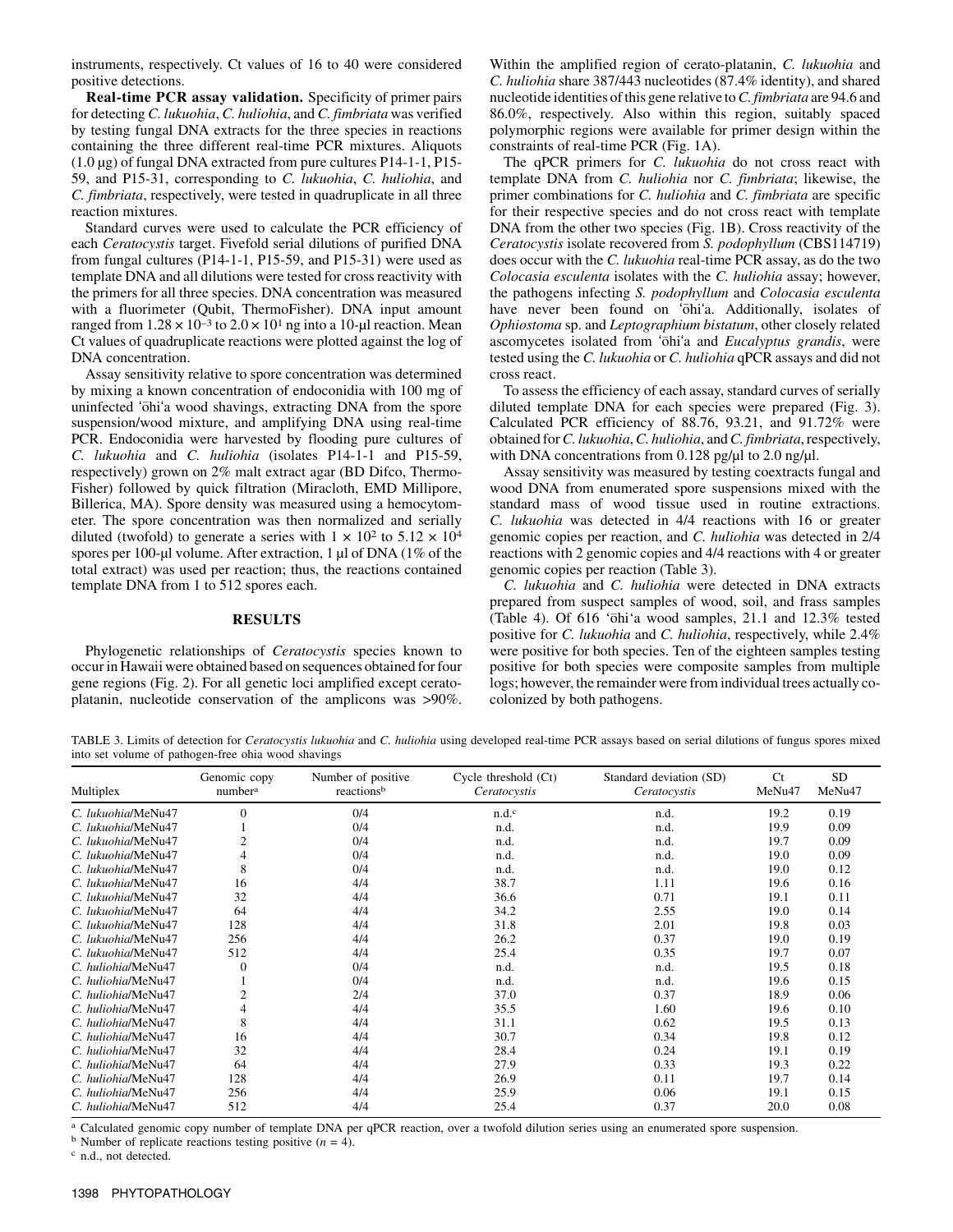<span id="page-4-0"></span>Of 59 total insect frass samples collected from symptomatic 'ohi'a trees, 34.8 and 7.4% tested positive for C. lukuohia and C. huliohia, respectively. Soil had the lowest rate of Ceratocystis detection; only 3 of 110 soil samples tested positive for C. lukuohia. All of the soil detections were from the same collection, in which soil at the base of 24 known C. lukuohia-positive trees was targeted for collection. This ratio  $(3/24 = 12.5\%)$  represents our rate of *Ceratocystis* detection from soil collected in a forest stand displaying ROD symptomology. The remainder of the soil tested were considered to have low likelihood of detection since many samples were from nonhosts and/or nurseries.

Considerable variation was observed in the ability to culture C. lukuohia and C. huliohia from qPCR positive wood samples. Two major classes of wood samples were tested: trees that were freshly killed, and trees that had been harvested as logs and dried for 1 to 3 years. In wood samples tested from fresh mortality, such as those in Supplementary Table S1, 4/4 (100%) of the C. huliohia DNA-positive samples tested positive by the culture-based method, and 2/4 (50%) C. lukuohia DNA-positive samples were culture positives. On the other hand, the 184 HDOA samples in Supplementary Table S2 (individual or composite log samples tested for interisland shipment permits) were harvested 1 to 3 years prior to sampling/testing and had a much lower success rate of culturing compared with qPCR detections, only 6/66, <10%.

### DISCUSSION

Real-time PCR methods for the detection of C. lukuohia and C. huliohia were developed, tested and compared with traditional methods based on carrot baiting, PCR and sequencing. The molecular diagnostic assays we developed are capable of detecting as low as 16 spores within 100-mg wood sample for C. lukuohia and two to four spores for C. huliohia [\(Table 3\)](#page-3-0). The molecular assays for C. lukuohia and C. huliohia offer a more consistent and robust testing method for presence of the pathogens than culture-based methods, especially on recalcitrant wood samples such as those derived from dry logs. Whereas qPCRpositive samples from freshly killed trees generally have a high rate of culture success (>50%), under 10% (6 of 66) of samples from harvested logs yielded cultures after drying for 1 to 3 years. While part of this reduction in culture success may be directly attributed to reduced viability of spores over time, the carrot discs were also observed to desiccate in the sawdust from the older

samples, which may cause them to be unfavorable for spore germination.

Based on the available genomic datasets, the gene for ceratoplatanin  $(CP)$  was selected as the target region for the detection assays because of the high level of sequence polymorphism between the Ceratocystis spp. present in Hawaiʻi. In contrast, other real-time PCR detection assays for the detection of Ceratocystis spp. have targeted the rDNA ITS regions ([Lamarche et al. 2015](#page-5-0); [Luchi et al. 2013; Pilotti et al. 2012;](#page-5-0) [Wu et al. 2011; Yang and](#page-6-0) [Juzwik 2017](#page-6-0)). One assay for the detection of C. platani is also based on a CP target ([Luchi et al. 2013\)](#page-5-0). In consideration of assay development for C. lukuohia, the presence of two different ITS haplotypes within this species ([Table 1](#page-1-0)) precluded the use of that locus for detection, thus CP was used instead.

Although the exact role of CP proteins in pathogenesis remains unknown, the C. platani CP protein has been found to elicit phytoalexin synthesis in both host (Platanus spp.) and nonhost plants and binds oligosaccharides [\(de Oliveira et al. 2011](#page-5-0); [Pazzagli](#page-5-0) [et al. 1999;](#page-5-0) [Scala et al. 2004](#page-6-0)). The role of CP in the interaction between 'ōhi'a and Ceratocystis spp. has yet to be investigated.

Based on sexual compatibility assays and the analysis of microsatellite loci, both C. lukuohia and C. huliohia are thought to be recent, single introductions into Hawaiʻi [\(Barnes et al. 2018](#page-5-0)), yet it is unknown where they arrived from or how they were transported. A likely possibility is that they were disseminated on an alternate host(s) through the nursery trade; indeed, Ceratocystis sp. has been detected on S. podophyllum in Hilo nurseries. Syngonium podophyllum isolates collected from two different nurseries in 2016 cross reacted with the C. lukuohia detection assay (data not shown); however, the rDNA ITS sequences of these isolates were identical to the original 1979 S. podophyllum isolate ([Uchida and Aragaki](#page-6-0) [1979\)](#page-6-0), and different from C. lukuohia. Cross-host pathogenicity testing and mating studies have confirmed that the S. podophyllum pathogen is a distinct species from C. lukuohia, and also that C. uchidae, the Colocasia esculenta pathogen, is distinct from C. huliohia [\(Barnes et al. 2018\)](#page-5-0). However, the cross reactivity of the C. lukuohia assay to detect Ceratocystis sp. on S. podophyllum, and the C. huliohia assay to detect C. uchidae on Colocasia esculenta can be used as diagnostic tools to screen plant material for the pathogens.

Our molecular assays for C. lukuohia and C. huliohia are powerful tools for monitoring and managing ROD. Our assay is already being used in research on the dispersal mechanisms of the



Fig. 2. Evolutionary relationships of Ceratocystis isolates from Hawaiʻi based on the sequence of ITS, cerato-platanin, b-tubulin, TEF-1a, actin, and GAPDH. The evolutionary history was inferred using the neighbor-joining method ([Saitou and Nei 1987\)](#page-6-0). The optimal tree with the sum of branch length = 0.05908172 is shown. The percentage of replicate trees in which the associated taxa clustered together in the bootstrap test (1,000 replicates) are shown next to the branches [\(Felsenstein](#page-5-0) [1985\)](#page-5-0). The tree is drawn to scale, with branch lengths in the same units as those of the evolutionary distances used to infer the phylogenetic tree. The evolutionary distances were computed using the maximum composite likelihood method [\(Tamura et al. 2004](#page-6-0)) and are in the units of the number of base substitutions per site. The analysis involved seven nucleotide sequences. Codon positions included were 1st+2nd+3rd+Noncoding. All positions containing gaps and missing data were eliminated. There were a total of 3,511 positions in the final dataset. Evolutionary analyses were conducted in MEGA6 [\(Tamura et al. 2013\)](#page-6-0).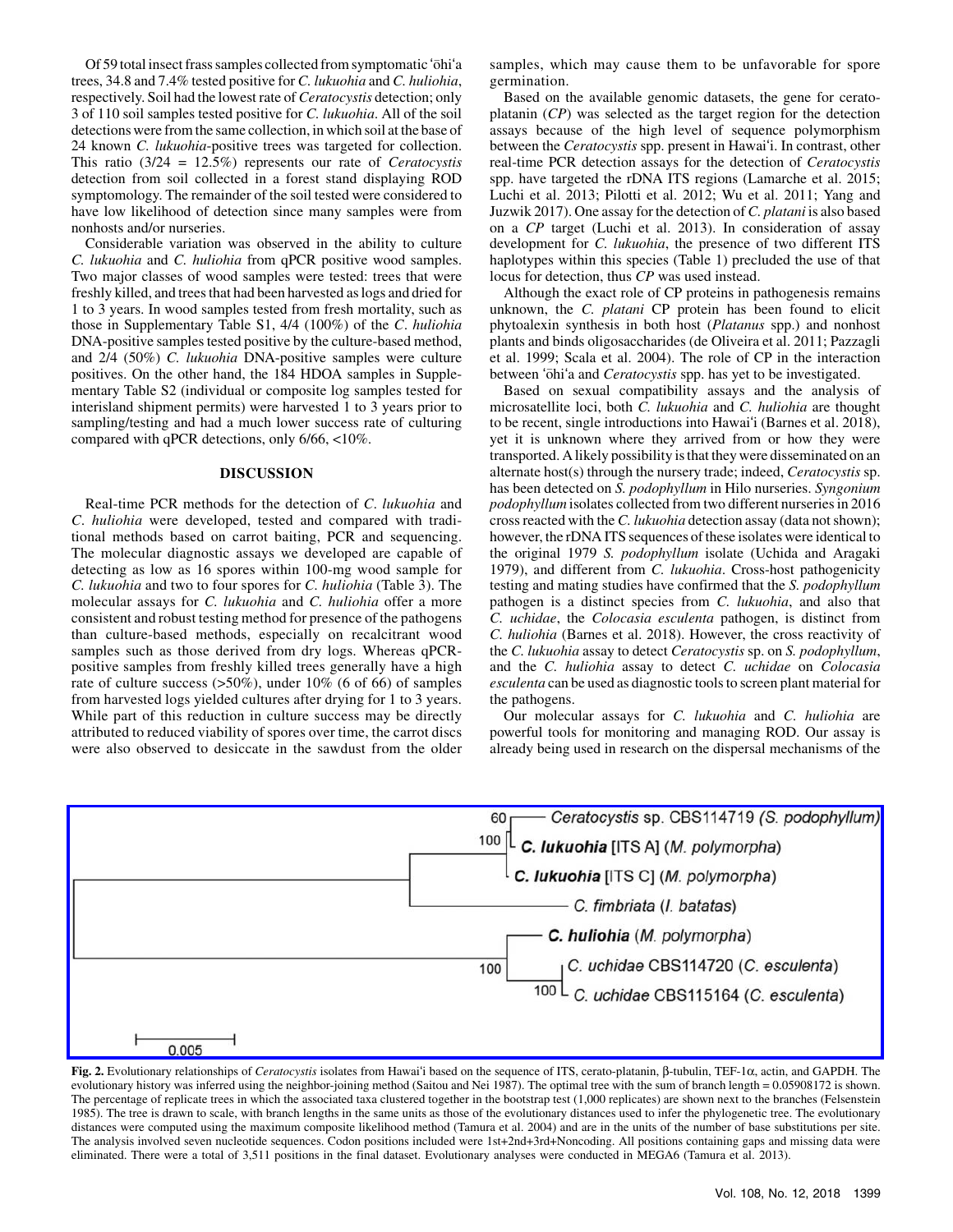<span id="page-5-0"></span>two ROD pathogens. In particular, the qPCR assay has already proven useful in the investigation of the role of wind-blown ambrosia beetle frass in transmission of the pathogens. Our assay is used for screening of C. lukuohia and C. huliohia on interisland shipments of 'ohi'a commodities originating on Hawai'i Island. Additionally, a state-wide screen of nurseries is planned, in an effort



Fig. 3. Standard curves generated using genomic DNA from pure cultures of A, Ceratocystis lukuohia, B, C. huliohia, and C, C. fimbriata. Fivefold serial dilutions of DNA concentrations from 2.0 ng/ $\mu$ l to 0.128 pg/ $\mu$ l were used. Regression analysis was used to calculate  $R^2$  values and PCR efficiency.

TABLE 4. Frequencies of Ceratocystis lukuohia and C. huliohia detected by real-time assays in samples from different substrates collected by various cooperators at multiple sites on Hawai'i Island between October 2015 and April 2017

|                      | Samples             | Number of samples with  |    |                      |                   |  |  |
|----------------------|---------------------|-------------------------|----|----------------------|-------------------|--|--|
| Substrate<br>assayed | assayed<br>(number) | C. lukuohia C. huliohia |    | <b>Both</b><br>fungi | Neither<br>fungus |  |  |
| Ohia wood            | 616                 | 92                      | 63 | 18                   | 443               |  |  |
| Insect frass         | 59                  | 18                      |    |                      | 34                |  |  |
| Soil                 |                     |                         |    |                      | 54                |  |  |

to characterize the genetic diversity of Ceratocystis spp. present in Hawaiʻi and to prevent conditions allowing existing or newly introduced strains or species to sexually recombine. The availability of rapid detection assays enhances biosecurity by enabling preinvasion screening, and dramatically increases the potential for eradication of incipient introductions if these pathogens are accidentally introduced to other Hawaiian or Pacific Islands.

# ACKNOWLEDGMENTS

We thank L. Sugiyama and B. Luiz for invaluable technical assistance.

## LITERATURE CITED

- [B](http://apsjournals.apsnet.org/action/showLinks?doi=10.1094%2FPHYTO-09-17-0311-R&crossref=10.3767%2Fpersoonia.2018.40.07&isi=000439357100008&citationId=p_1)arnes, I., Fourie, A., Wingfield, M. J., Harrington, T. C., McNew, D. L., Sugiyama, L. S., Luiz, B. C., Heller, W. P., and Keith, L. M. 2018. New Ceratocystis species associated with rapid death of Metrosideros polymorpha in Hawai'i. Persoonia 40:154-181.
- [C](http://apsjournals.apsnet.org/action/showLinks?doi=10.1094%2FPHYTO-09-17-0311-R&crossref=10.2307%2F3761358&isi=000080478600017&citationId=p_2)arbone, I., and Kohn, L. M. 1999. A method for designing primer sets for speciation studies in filamentous ascomycetes. Mycologia 91:553- 556.
- Cavaleri, M. A., Ostertag, R., Cordell, S., and Sack, L. 2014. Native trees show conservative water use relative to invasive trees: Results from a removal experiment in a Hawaiian wet forest. Conserv. Physiol. 2:cou016.
- [d](http://apsjournals.apsnet.org/action/showLinks?doi=10.1094%2FPHYTO-09-17-0311-R&pmid=21454637&crossref=10.1074%2Fjbc.M111.223644&isi=000290585200018&citationId=p_4)e Oliveira, A. L., Gallo, M., Pazzagli, L., Benedetti, C. E., Cappugi, G., Scala, A., Pantera, B., Spisni, A., Pertinhez, T. A., and Cicero, D. O. 2011. The structure of the elicitor cerato-platanin (CP), the first member of the CP fungal protein family, reveals a double  $\psi\beta$ -barrel fold and carbohydrate binding. J. Biol. Chem. 286:17560-17568.
- [F](http://apsjournals.apsnet.org/action/showLinks?doi=10.1094%2FPHYTO-09-17-0311-R&pmid=28561359&crossref=10.1111%2Fj.1558-5646.1985.tb00420.x&isi=A1985APJ8100007&citationId=p_5)elsenstein, J. 1985. Confidence limits on phylogenies: An approach using the bootstrap. Evolution 39:783-791.
- Friday, J. B., and Herbert, D. A. 2006. Metrosideros polymorpha ('ōhi'a), ver. 3.2. In: Species Profiles for Pacific Island Agroforestry. C. R. Elevitch, ed. Permanent Agricultural Resources (PAR), Hōlualoa, Hawai'i. [http://agro](http://agroforestry.org/free-publications/traditional-tree-profiles)[forestry.org/free-publications/traditional-tree-profiles](http://agroforestry.org/free-publications/traditional-tree-profiles)
- [G](http://apsjournals.apsnet.org/action/showLinks?doi=10.1094%2FPHYTO-09-17-0311-R&pmid=7747954&isi=A1995QQ36200024&citationId=p_7)lass, N. L., and Donaldson, G. C. 1995. Development of primer sets designed for use with the PCR to amplify conserved genes from filamentous ascomycetes. Appl. Environ. Microbiol. 61:1323-1330.
- Harrington, T. C. 2009. The genus Ceratocystis. Where does the oak wilt fungus fit? Pages 21-35 in: Proceedings of the 2nd National Oak Wilt Symposium. D. N. Appel and R. F. Billings, eds. Texas Forest Service Publication.
- Hawaii Administrative Rules. 2016. Quarantine restrictions on ohia and soil from rapid ohia death infested areas. Amendment §4-72-13.
- [K](http://apsjournals.apsnet.org/action/showLinks?doi=10.1094%2FPHYTO-09-17-0311-R&pmid=19769092&crossref=10.1890%2F08-1704.1&isi=000269075200006&citationId=p_10)agawa, A., Sack, L., Duarte, K., and James, S. 2009. Hawaiian native forest conserves water relative to timber plantation: Species and stand traits influence water use. Ecol. Appl. 19:1429-1443.
- [K](http://apsjournals.apsnet.org/action/showLinks?doi=10.1094%2FPHYTO-09-17-0311-R&system=10.1094%2FPDIS-12-14-1293-PDN&isi=000360866600033&citationId=p_11)eith, L. M., Hughes, R. F., Sugiyama, L. S., Heller, W. P., Bushe, B. C., and Friday, J. B. 2015. First report of Ceratocystis wilt on 'ōhi'a (Metrosideros polymorpha). Plant Dis. 99:1276.
- [L](http://apsjournals.apsnet.org/action/showLinks?doi=10.1094%2FPHYTO-09-17-0311-R&pmid=26274489&crossref=10.1371%2Fjournal.pone.0134265&isi=000359493600024&citationId=p_12)amarche, J., Potvin, A., Pelletier, G., Stewart, D., Feau, N., Alayon, D. I. O., Dale, A. L., Coelho, A., Uzunovic, A., Bilodeau, G. J., Brière, S. C., Hamelin, R. C., and Tanguay, P. 2015. Molecular detection of 10 of the most unwanted alien forest pathogens in Canada using real-time PCR. PLoS One 10:e0134265.
- [L](http://apsjournals.apsnet.org/action/showLinks?doi=10.1094%2FPHYTO-09-17-0311-R&crossref=10.1016%2Fj.myc.2017.06.001&isi=000413735600004&citationId=p_13)i, Q., Harrington, T. C., McNew, D., and Li, J. 2017. Ceratocystis uchidae, a new species on Araceae in Hawaii and Fiji. Mycoscience 58:398-412.
- [L](http://apsjournals.apsnet.org/action/showLinks?doi=10.1094%2FPHYTO-09-17-0311-R&pmid=23811499&crossref=10.1128%2FAEM.01484-13&isi=000322828100035&citationId=p_14)uchi, N., Ghelardini, L., Belbahri, L., Quartier, M., and Santini, A. 2013. Rapid detection of Ceratocystis platani inoculum by quantitative real-time PCR assay. Appl. Environ. Microbiol. 79:5394-5404.
- [M](http://apsjournals.apsnet.org/action/showLinks?doi=10.1094%2FPHYTO-09-17-0311-R&isi=A1968A492500025&citationId=p_15)oller, W. J., and DeVay, J. E. 1968. Carrot as a species-selective isolation medium for Ceratocystis fimbriata. Phytopathology 58:123-124.
- [M](http://apsjournals.apsnet.org/action/showLinks?doi=10.1094%2FPHYTO-09-17-0311-R&crossref=10.1016%2Fj.foreco.2016.06.026&isi=000381843400009&citationId=p_16)ortenson, L. A., Hughes, R. F., Friday, J. B., Keith, L. M., Barbosa, J. M., Friday, N. J., Liu, Z., and Sowards, T. G. 2016. Assessing spatial distribution, stand impacts and rate of Ceratocystis fimbriata induced 'ōhi'a (Metrosideros polymorpha) mortality in a tropical wet forest, Hawai'i Island, USA. For. Ecol. Manage. 377:83-92.
- [P](http://apsjournals.apsnet.org/action/showLinks?doi=10.1094%2FPHYTO-09-17-0311-R&pmid=10455173&crossref=10.1074%2Fjbc.274.35.24959&isi=000082193400072&citationId=p_17)azzagli, L., Cappugi, G., Manao, G., Camici, G., Santini, A., and Scala, A. 1999. Purification, characterization, and amino acid sequence of ceratoplatanin, a new phytotoxic protein from Ceratocystis fimbriata f. sp. platani. J. Biol. Chem. 274:24959-24964.
- [P](http://apsjournals.apsnet.org/action/showLinks?doi=10.1094%2FPHYTO-09-17-0311-R&crossref=10.3732%2Fapps.1400049&isi=000342561300002&citationId=p_18)illon, Y., Johansen, J., Sakishima, T., Chamala, S., Barbazuk, W. B., and Stacy, E. A. 2014. Primers for low-copy nuclear genes in Metrosideros and cross-amplification in Myrtaceae. Appl. Plant Sci. 2:1400049.
- [P](http://apsjournals.apsnet.org/action/showLinks?doi=10.1094%2FPHYTO-09-17-0311-R&crossref=10.1007%2Fs10658-012-0022-5&isi=000306739600006&citationId=p_19)ilotti, M., Lumia, V., Di Lernia, G., and Brunetti, A. 2012. Development of real-time PCR for in wood-detection of Ceratocystis platani, the agent of canker stain of Platanus spp. Eur. J. Plant Pathol. 134:61-79.